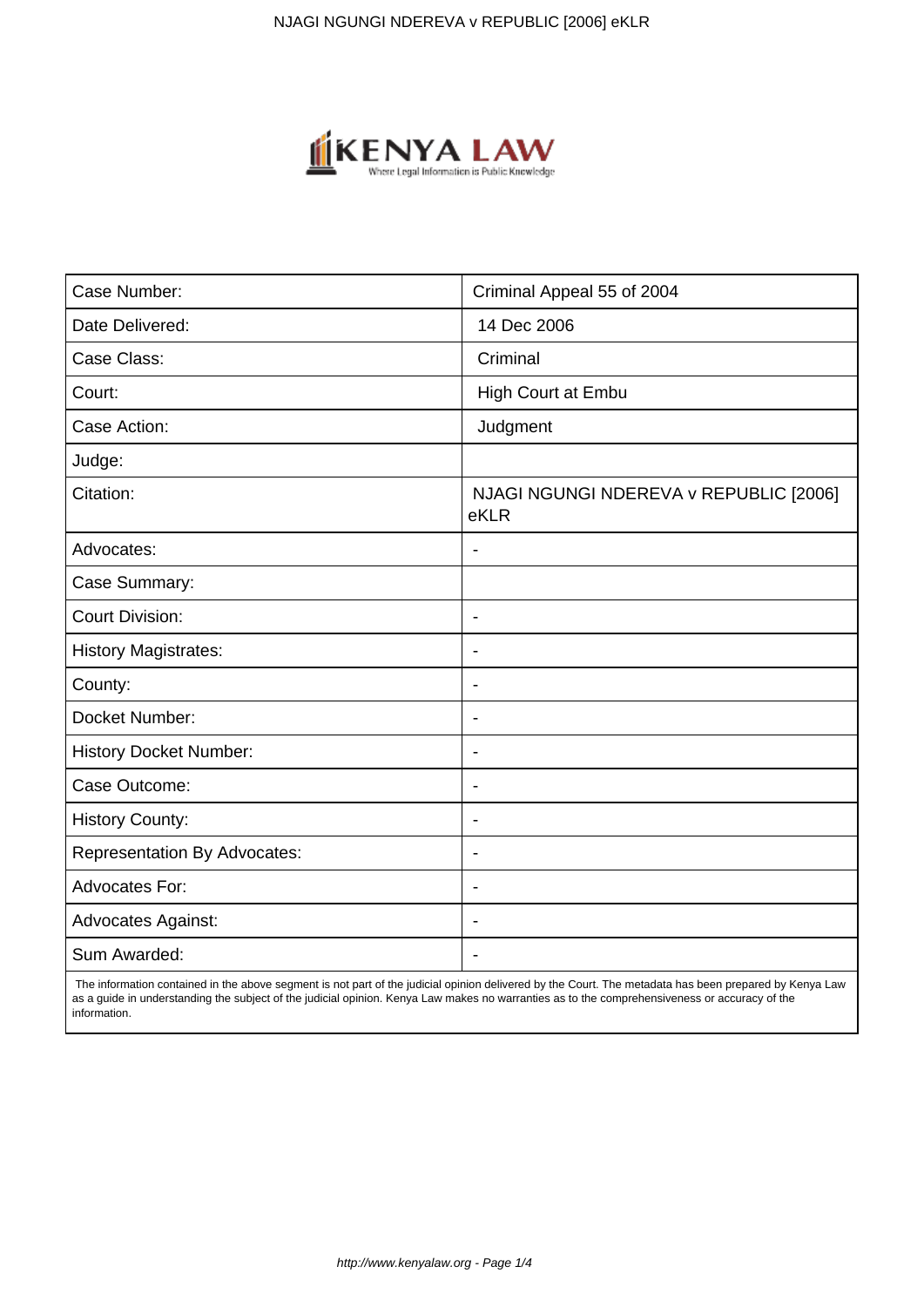## **REPUBLIC OF KENYA**

### **IN THE HIGH COURT OF KENYA**

### **AT EMBU**

### **Criminal Appeal 55 of 2004**

**NJAGI NGUNGI NDEREVA…………………………….……………APPELLANT**

## **VERSUS**

**REPUBLIC ……………………………………………...…………...RESPONDENT**

### **JUDGMENT**

Criminal Appeal No. 55/2004 and 56/2004 have been consolidated having arisen from the same trial.

First appellant is Njagi Ngungi Ndereva and 2<sup>nd</sup> Appellant is Jonah Njeru Naaman. Both had filed separate petitions of appeal.

 The first Appellant complains that the learned Trial Magistrate erred and acted irresponsible when he addressed the importance of elementary principles of criminal law and that he failed to consider that the conviction cannot stand because identifying witness had only a fleeting glance at the suspects. And that Trial Magistrate failed to consider that in identification the initial report to police should not be different from the evidence in court.

 The second appellant complained that the Trial Magistrate failed to consider that his case arose from domestic problems and that Trial Magistrate failed to consider that the alleged conspiracy with first Appellant cannot stand since he was a stranger. And also that Trial Magistrate failed to consider that doctrine of recently recovered cow. And also that the Trial Magistrate failed to consider an element of mistaken identity featured in his case and that he was unlawfully framed. The charge for which appellants were facing was Stock Theft contrary to section 278 of the penal code in that on  $14<sup>th</sup>/15<sup>th</sup>$ night of February 2004 at Karambari jointly stole one cow valued at Sh.15,000/- They were convicted and sentenced to serve 6 years imprisonment with hard labour.

 On the morning of 15/2/2004 the complainant found that his cow missing. His son Denis accompanied by PW2 went out to trace the cow. They walked following the foot marks of the people who had stolen the cow. They reached ………... on the way member of public told them that some two people were seen driving a cow to Mutuabare. They followed and found both accused persons with a cow. At that point Appellant No. 1 (accused 2) ran away into the bush on recognizing this witness. Appellant one and two was arrested with the cow. Assistant chief and the police arrived and arrested the Appellant No. 2. All went to Kiambere chief's camp. At about 7.00 p.m. Appellant one was brought to the chief's camp by member of public. From the evidence of PW2 and 3 when the Appellant No. 2 was caught with the cow he had no chance of escape until he was delivered to Kiritiri Police Police. There was there is not issued of error in identification. As for appellant number one, he was known to the witnesses as a neighbour and was seen with the cow by PW4 who recognized him at night when Appellant one was brought to chief's camp by members of public. PW4 APC said he recognized him as the man he had earlier found with the cow and second Appellant. PW5 was the officer who received the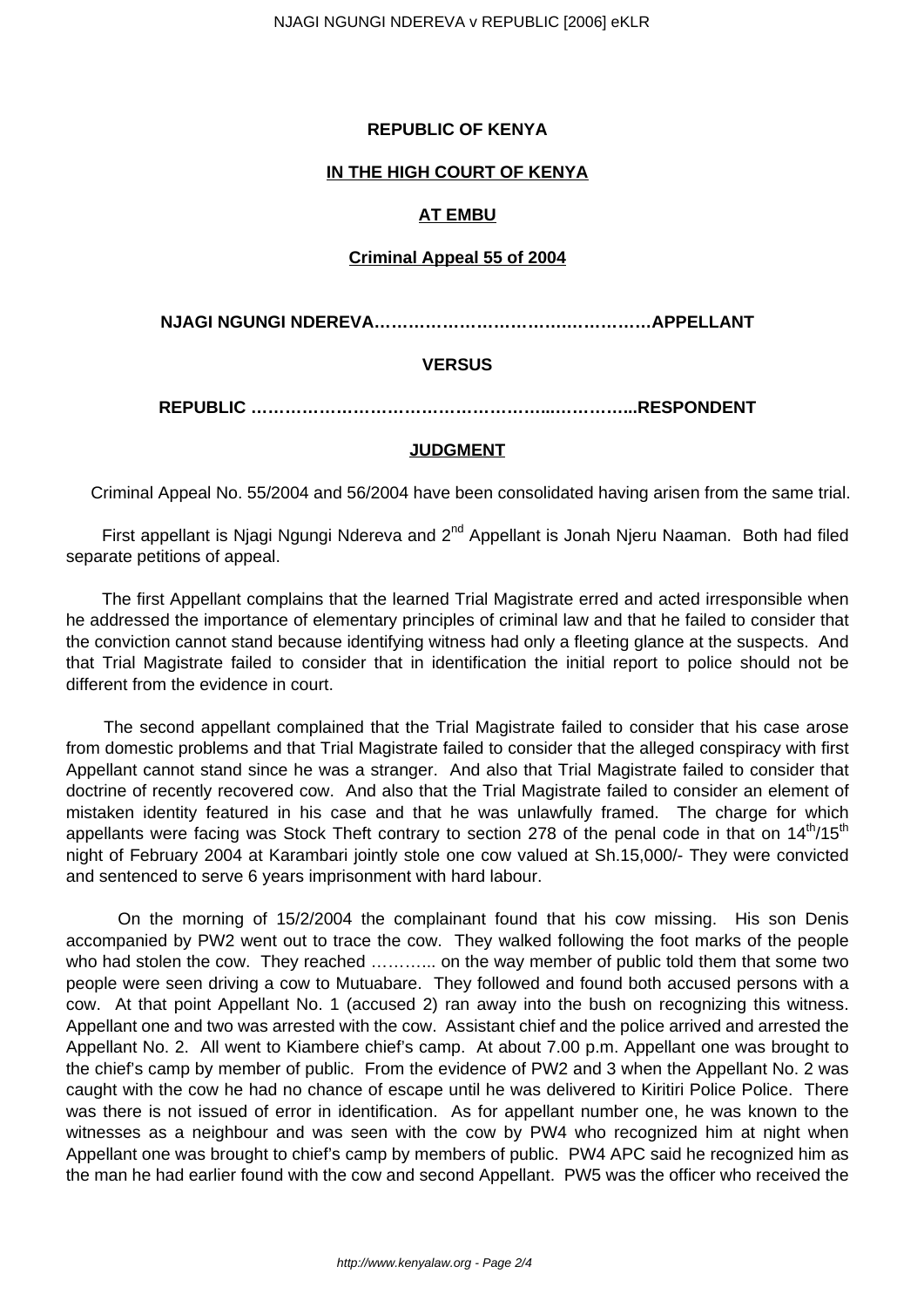appellant and rearrested the appellants. Both Appellants made unsworn statements Jonah Njeru Namaan said he was at Kiambere Market buying a cigarette when he saw first appellant Njagi Ngungi Ndereba take to his heels. People there called him a thief and they arrested him. He said he was arrested because he was a stranger in that area and he denied the offence. The first appellant also in his unsworn statement was sued on 15/2/2004 he was selling miraa at about 8 p.m. at Kirathe Market. Five people approached him and `interrogated him about a cow which had been stolen. He told them that he knew nothing about the stolen cow. But nevertheless they arrested him escorted in to the chief's camp where he found second Appellant. He admitted that PW2 was from his village and was known to him. He then said he was framed as he was a stranger and that he new nothing about the cow.

 Considering the grounds of appeal by the first Appellant there is no evidence that he was seen stealing the cow from the home of the complainant. The evidence of people who were following the cow said this appellant glanced back and saw them and being known to them he ran away if it was true. They did not follow him. They are not the ones who arrested him. The people who arrested him did not give evidence in court as to circumstances of his arrest. He was not found with the cow.

Considering the evidence of  $2<sup>nd</sup>$  Appellant he was found with the cow and there is no error in his identification. This appellant speaks of the charge sheet. The theft was at Kariambari sublocation Kagumori village, PW2 talked of Kagumori village. He was a neighbour of the complainant.

 I have perused the record and it is my finding that the circumstances of identification of first Appellant was flaw led. It leaves room for error in identification and therefore his arrest and identification was not proved. Regarding the second appellant he was arrested with the cow and he had no opportunity to escape. There was no error in his identification his unsworn statement does not in any way weaken the prosecution case.

 The upshot is that the first Appellant's appeal is allowed. The prosecution did not prove his case beyond reasonable doubt and I quash the conviction and set aside sentence. Regarding the second Appellant I find this case against him proved beyond reasonable doubts. I do not see any reason to interfere. The first Appellant shall be set at liberty at once unless otherwise lawfully held.

The second Appellant's Appeal is dismissed.

Dated on 14<sup>th</sup> December, 2006.

### **J. N. KHAMINWA**

**JUDGE**

**14/12/2006**

**Khaminwa –Judge**

**Njue – Clerk**

**Mr. Kimathi for State**

**Appellant (2) present.** 

**Judgment read in their presence.**